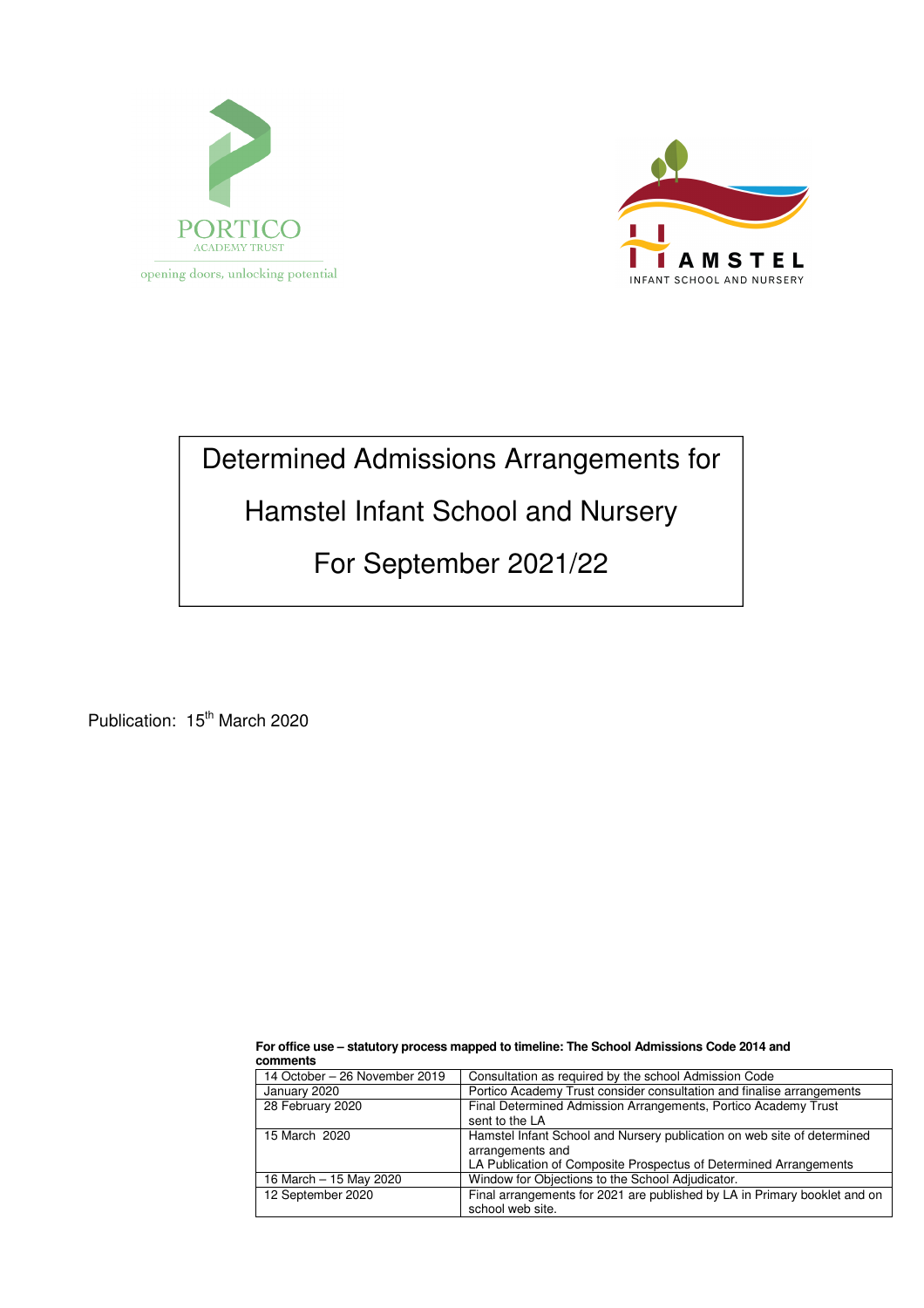### **Portico Academy Trust for Hamstel Infant School and Nursery**

### **Proposed Admissions Arrangements (policy) 2021-2022**

#### **The Published Admissions Number (PAN): 120 Reception and 150 year 1 & 2.**

Hamstel Infant School and Nursery is an Academy and forms part of the group of schools under Portico Academy Trust. These arrangements are in line with government legislation and guidance (School Admissions Code 2014) and designed to ensure there is a fair, clear and reasonable admissions procedure for all applicants, and to help guide parents through the application process.

These arrangements apply to all admissions, including in-year admissions, to the main Hamstel Infant School, there is a separate Admissions Policy for Hamstel Nursery.

#### **Applying for a place**

Hamstel Infant School welcomes all applications when applying for a place. If at the closing date for applications, there are not enough places for all those who have expressed a wish to have their child admitted to the academy; places will be allocated using the admission criteria below. This will not apply to children with a statement of special educational needs and disability (SEND) or Education, Health and Care (EHC) plans as the statement/plan names the school and therefore the child has to be admitted to the named school. The admission criteria are listed below by the Academy with explanatory notes following:

- 1. Looked After children and previously Looked After children;
- 2. Pupils who live in the catchment area who have a sibling attending the Academy or attending Hamstel Junior School;
- 3. Pupils who live in the catchment area;
- 4. Pupils who live outside the catchment who have a sibling attending the school or attending Hamstel Junior School;
- 5. Pupils of the school attending Hamstel Nursery;
- 6. Pupils of staff at the school;
- 7. Pupils who live outside the catchment area served by the school. (for all criteria, catchment area map and additional information please see explanatory notes and map below)

#### **Explanatory Notes**

**Parents must make a separate application for transfer from Hamstel Nursery to Hamstel Infant School and from Hamstel Infant School to Hamstel Junior School.** Parents must complete a Southend-on-Sea Common Application Form (CAF) for applications for Year Reception between 14<sup>th</sup> September and 15<sup>th</sup> January. Pupils cannot be considered under the admissions criteria unless an application has been submitted**.** 

| <b>Pupils in public</b><br>care and<br>children that<br>were previously<br>in public care | Any reference to 'Looked After children' refers to children who are in the care of Local<br>Authorities as defined by Section 22 of the Children Act 1989. In relation to school<br>admissions legislation a 'looked after child' is 'a child in public care at the time of<br>application to the school'. Any reference to 'previously looked after children' means<br>children who were adopted (or subject to child arrangements or special guardianship<br>orders) immediately following having been looked after.<br>Looked after and previously looked after children are given the highest priority for each<br>relevant age group and in all ranking. |
|-------------------------------------------------------------------------------------------|---------------------------------------------------------------------------------------------------------------------------------------------------------------------------------------------------------------------------------------------------------------------------------------------------------------------------------------------------------------------------------------------------------------------------------------------------------------------------------------------------------------------------------------------------------------------------------------------------------------------------------------------------------------|
| <b>Pupils with</b><br>Education,<br><b>Health and Care</b><br><b>Plans</b>                | All children whose statement of Special Educational Needs (SEN) or Education,<br>Health and Care (EHC) plan names the school must be admitted. Children with a<br>statement or a plan will follow a different process for admission. Further information<br>can be found on<br>http://www.southend.gov.uk/info/200225/children with disabilities/290/special educati                                                                                                                                                                                                                                                                                          |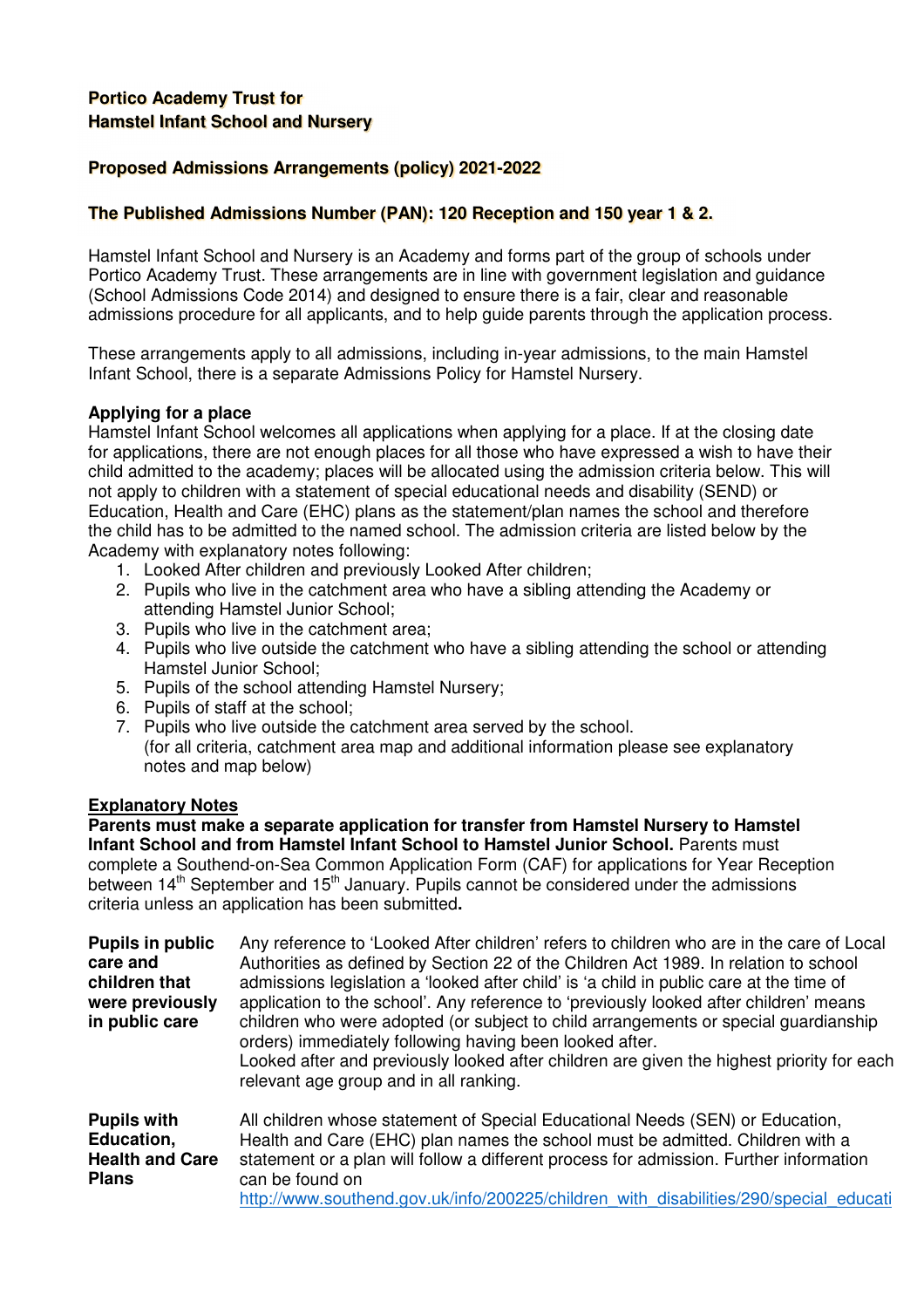| Distance:                                                                                      | onal needs<br>http://www.southendinfopoint.org/kb5/southendonsea/fsd/localoffer.page<br>In the case of over subscription in any one category "straight line" distance will be<br>used to measure the distance between the pupil's home and the nearest pupil<br>entrance to the school. Distances will be measured using the Local Authority's<br>computerised measuring system. The pupils living closest will be given priority. If the<br>pupil's home is a flat the distance will be measured to the main external entrance to<br>the building.                                                                                                                                                                                                                                                                                                    |
|------------------------------------------------------------------------------------------------|--------------------------------------------------------------------------------------------------------------------------------------------------------------------------------------------------------------------------------------------------------------------------------------------------------------------------------------------------------------------------------------------------------------------------------------------------------------------------------------------------------------------------------------------------------------------------------------------------------------------------------------------------------------------------------------------------------------------------------------------------------------------------------------------------------------------------------------------------------|
| <b>Tie-Break</b>                                                                               | To be used to decide between two applications that cannot otherwise be separated:<br>If the same distance is shared by more than one pupil, and only one place is available,<br>the place will be awarded on the basis of a computerised random allocation process<br>(supervised by someone independent of the Council / governing body). In the case<br>where the last child offered is a twin or sibling of a multiple birth sibling, both children<br>will be offered and the sibling will be an 'excepted pupil'.                                                                                                                                                                                                                                                                                                                                 |
| <b>Distance where</b><br>parents have<br>separated                                             | The distance is measured the same for all applications. The primary admission booklet<br>provides further details, in summary,<br>Only one application can be received. The Academy or LA should not have the details<br>of both parents or know of the marital status of the parents. If more than one<br>application is received from parents, applications will be placed on hold until such<br>time that:<br>an application is made that both parents agree to; or<br>written agreement is provided from both parents; or<br>$\bullet$<br>a court order is obtained confirming which parent's application takes<br>precedence'.<br>Details on address checks and which address is relevant are also provided in the<br>admission booklet. In all cases the child's normal place of residence is applicable for<br>the purposes of the application. |
| <b>Siblings</b>                                                                                | Siblings are considered to be a brother or sister, half-brother or half-sister, step-<br>brother or step-sister, adopted brother or adopted sister, living at the same address,<br>who attends the school or Hamstel Junior School at the time of application with a<br>reasonable expectation that he or she will still be attending at the time of the proposed<br>admission.<br>In the exceptional situation where one twin or one or two triplets are refused a place,<br>in order to keep family members together and in line with the School Admissions Code<br>2014, the additional pupil(s) will be admitted even if this results in the admission limit<br>for the year group being exceeded.                                                                                                                                                 |
| <b>Pupils of staff at</b><br>the school                                                        | Children will be ranked in this admission criteria if they are children of staff at the<br>school in either or both of the following circumstances:-<br>(a) where the member of teaching staff (including, staff that are at the school in<br>positions, such as: Senior Leadership Team/level, Head of Year Group, Head<br>of Department, Office Manager, Finance Manager/Bursar/School Business<br>Manager or SENCo) that has been employed at the school (for infant and<br>junior schools it will be staff at either school) for two or more years at the time<br>at which the application for admission to the school is made,<br>and/or<br>(b) the member of staff is recruited to fill a vacant post for which there is a<br>demonstrable specialist skill shortage.                                                                            |
| <b>Over and Under</b><br>age applications<br>(including<br>children admitted<br>outside normal | Parents may seek a place for their child outside of their normal age group, (usually<br>during the school year and not at the point of admission), for example, if the child is<br>gifted and talented or has experienced problems such as ill health. All other in-year<br>applications for over or under age will be handled in line with the School Admissions<br>Code 2014, 2.17 (a & b).                                                                                                                                                                                                                                                                                                                                                                                                                                                          |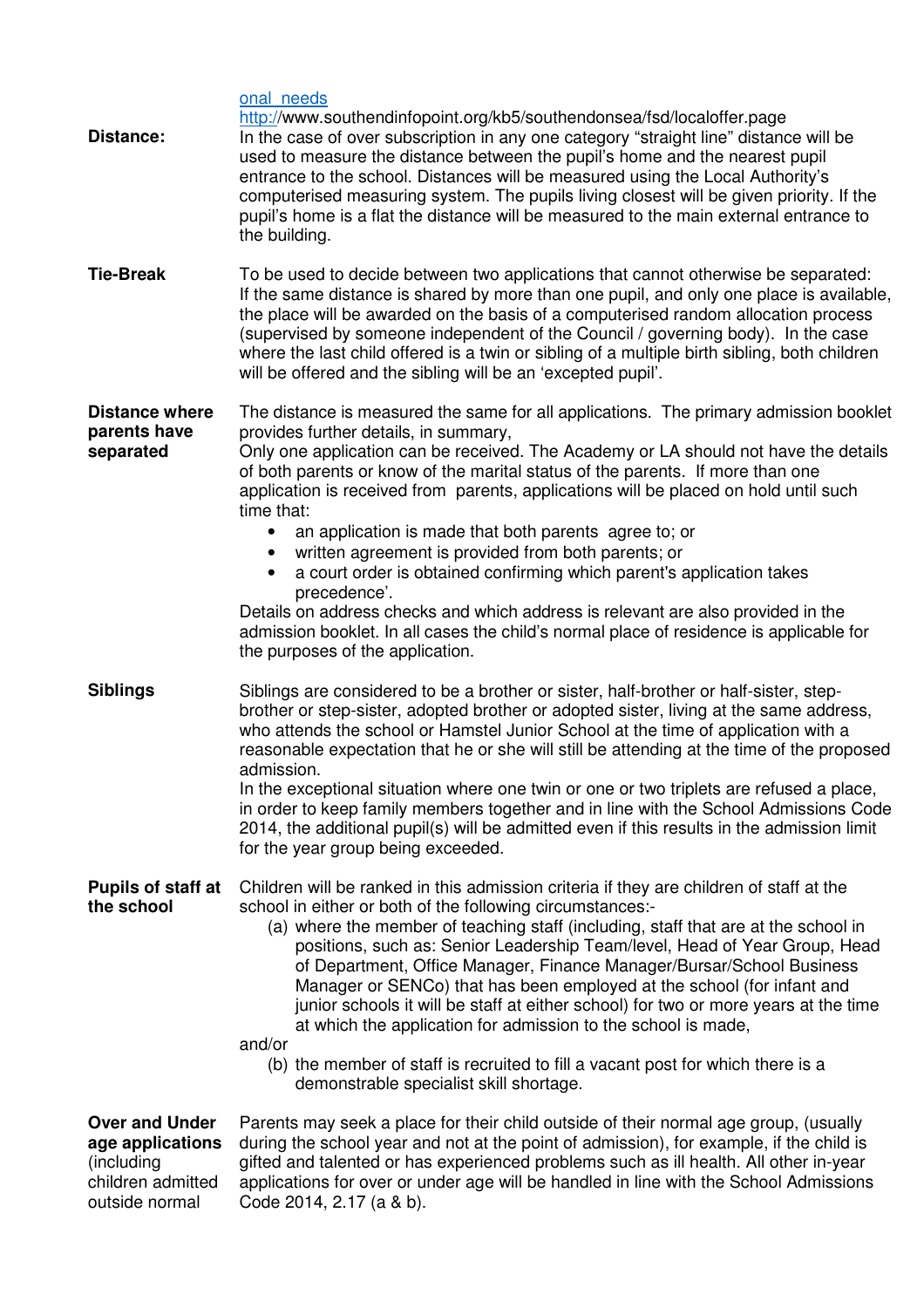age group) Such requests for Schools in Southend-on-Sea are made directly to the Academy and the Academy advises the LA of their decision. Requests for Year Reception must have been submitted by the parent and considered by the admission authority before the closing date for applications 15th January for Year Reception of any given year. Hamstel Infant School would ask parents to submit a full request with any relevant documentation and the school would make decisions on the basis of the circumstances of each case and in the best interests of the child concerned. This will include documenting the following:-

- the parent's views;
- information about the child's academic, social and emotional development;
- where relevant, their medical history and the views of a medical professional;
- whether they have previously been educated out of their normal age group;
- and whether they may naturally have fallen into a lower age group if it were not for being born prematurely.
- They must also take into account the views of the Headteacher of the Academy concerned.

When informing a parent of their decision on the year group the child should be admitted to, the admission authority must set out clearly the reasons for their decision. (2.17a School Admissions Code 2014).

In circumstances where a child transfers from another school already 'outside of normal age group' , the Academy will support any over or under age application where the above has been met and the Academy is satisfied that the child should continue to be educated out of normal age group.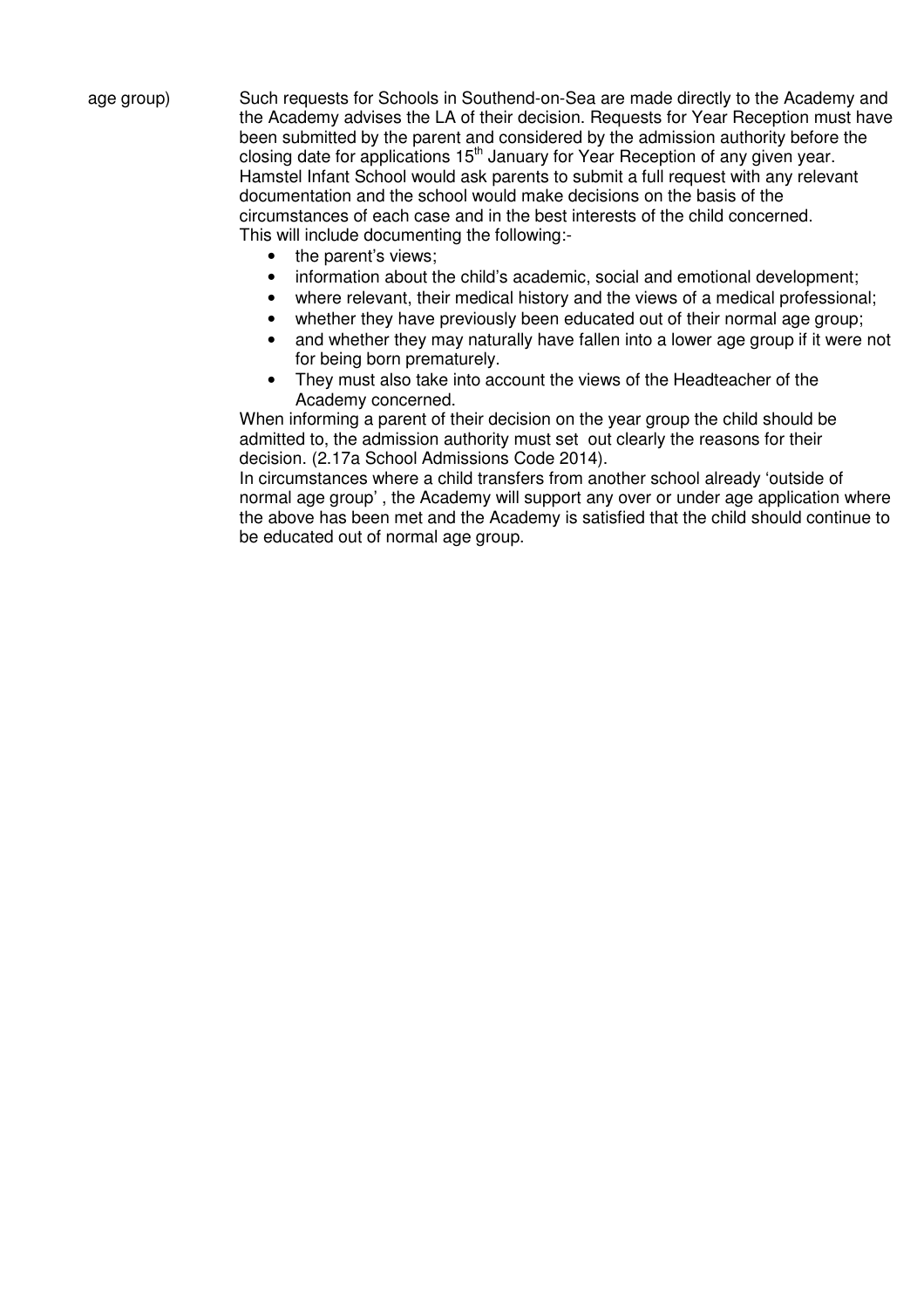| <b>Admission of</b><br>children below<br>compulsory<br>school age and<br>deferred entry to<br>school. | Most children start school on a full time basis, however parents can request that their<br>child attends part time until reaching compulsory school age (the term after their 5th<br>birthday). Once parents receive an offer and accept a place for their child during the<br>normal admission round they can ask to defer the admission until later in the same<br>academic year. The Academy will aim where possible to accommodate these requests<br>where it appears to be in the best interest of the child. Parents wishing their child to<br>attend part time must discuss this with the Headteacher of their allocated school. The<br>term 'approved deferred' means that the place is held open and is not offered to<br>another child and the parents must take up the place full time by the start of the<br>Summer Term in April. Part-time agreements should include core teaching. |
|-------------------------------------------------------------------------------------------------------|---------------------------------------------------------------------------------------------------------------------------------------------------------------------------------------------------------------------------------------------------------------------------------------------------------------------------------------------------------------------------------------------------------------------------------------------------------------------------------------------------------------------------------------------------------------------------------------------------------------------------------------------------------------------------------------------------------------------------------------------------------------------------------------------------------------------------------------------------------------------------------------------------|
|                                                                                                       | In the case of children born prematurely or the late summer months parents may<br>request admission outside the normal age group. There is no statutory barrier to<br>children being admitted outside their normal year group (DfE Guidance, Dec 2014).<br>Due to the impact on future years for a child's schooling, requests to delay admission<br>are very carefully considered by both the admitting authority and the parents. The<br>decision to admit outside of a child's normal age group is made on the basis of the<br>circumstances of each case. Any decision will seek a decision in the best interest for<br>the child and be considered by the Headteacher/SLT.                                                                                                                                                                                                                   |
|                                                                                                       | Such requests are made initially informally in discussions with the Head<br>Teacher and where parents wish to proceed with the request a written letter with<br>any relevant documentation should be provided to the Head Teacher.                                                                                                                                                                                                                                                                                                                                                                                                                                                                                                                                                                                                                                                                |
|                                                                                                       | Parents submitting a request for admission outside the normal age group must also<br>complete the Single Application Form during the main admission round, 14th<br>September - 15th January for the 'usual age group for their child'.                                                                                                                                                                                                                                                                                                                                                                                                                                                                                                                                                                                                                                                            |
| <b>Pupils of the</b><br><b>Nursery</b>                                                                | Children will be ranked in this admission category if they are on roll in Hamstel<br>Nursery which is part of the school during the year before admission for Year<br>Reception. In regard to the main round children must be part of Hamstel Nursery<br>before the application closing date of $15th$ January of any given year. This is to enable<br>the admission authority to rank applications accordingly. Children admitted to Hamstel<br>Nursery after 15 <sup>th</sup> January will be ranked under these criteria after the national offer<br>day (16 <sup>th</sup> April). This criteria will not be relevant for in year admissions into Year 2                                                                                                                                                                                                                                       |
| <b>Home Address</b>                                                                                   | For all applications the address used will be the child's habitual normal place of<br>residence as at the closing date for applications, i.e., 15 <sup>th</sup> January (Year Reception).<br>Changes to address will be updated after all on time applications have been<br>processed.                                                                                                                                                                                                                                                                                                                                                                                                                                                                                                                                                                                                            |
| <b>Waiting lists</b>                                                                                  | Children's names will automatically be on the waiting list for the full school year.<br>where a place at the school has been refused and the school is a higher preference<br>that what has been offered. Waiting lists are held for the full school year and parents<br>must re-apply in the Summer term for the next school year if they wish to be added to<br>the waiting list. Each added child will require the list to be ranked again in line with the<br>published oversubscription criteria. Priority must not be given to children based on the<br>date their application was received or their name was added to the list. Looked after<br>children, previously looked after children, and those allocated a place at the school in<br>accordance with a Fair Access Protocol, must take precedence over those on a<br>waiting list.                                                  |
| In-year<br>applications                                                                               | As permitted by law parents can make an application at any time to any school outside<br>the normal admissions. Parents can submit applications to the Admissions Team at<br>the Council. Where places are available at the Academy places will be offered. Where<br>there are no places applicants will be refused and have the opportunity to join the<br>waiting list for the school. Waiting lists are ranked according to the admission criteria.                                                                                                                                                                                                                                                                                                                                                                                                                                            |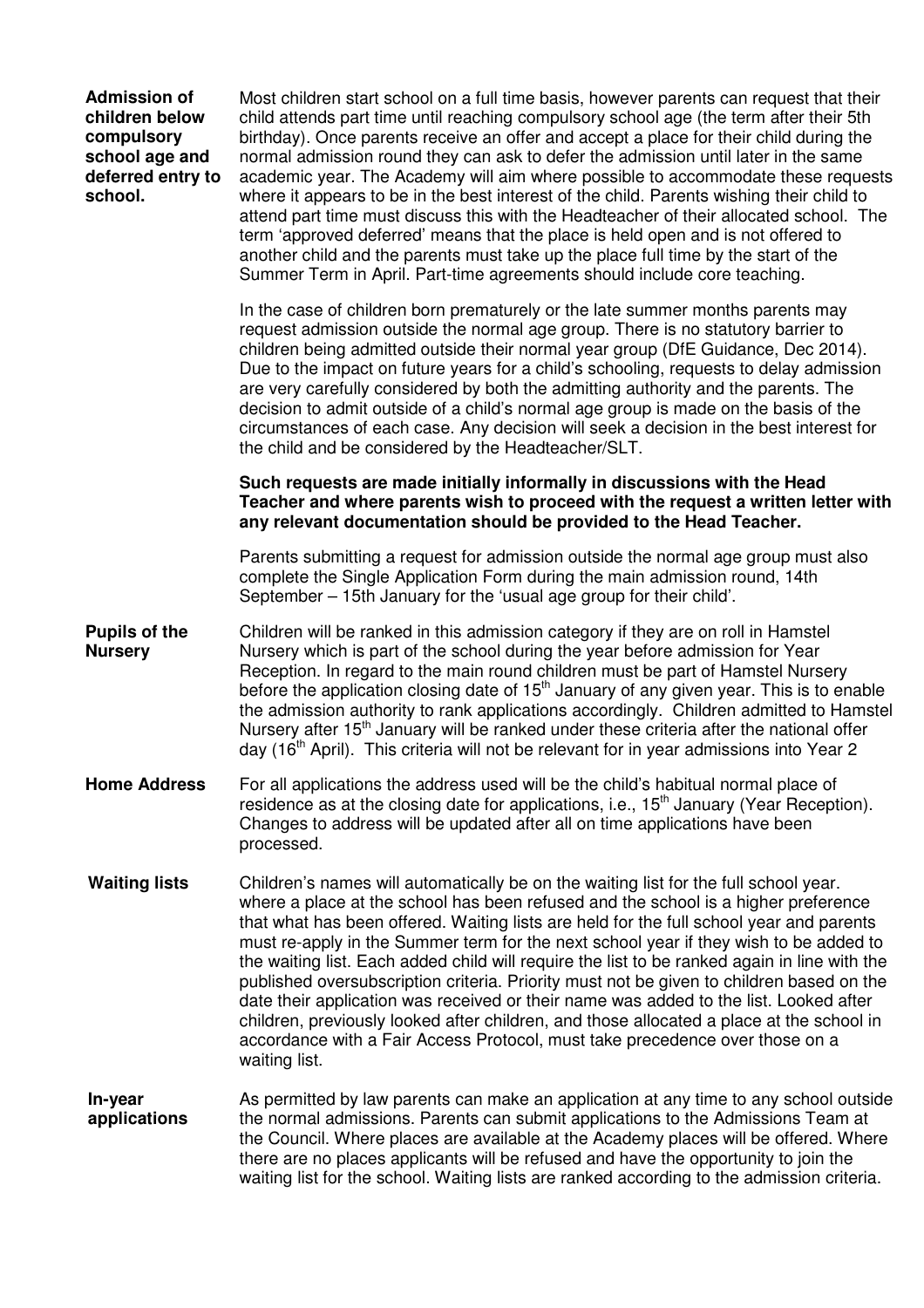| <b>Appeals</b> | Parents have the opportunity to appeal against the refusal for the Academy where<br>they do not receive an offer. Parents can submit an appeal by completing the appeal<br>from on the Southend-on-Sea Borough Council website. The council forwards the<br>appeal form to the Academy. |
|----------------|-----------------------------------------------------------------------------------------------------------------------------------------------------------------------------------------------------------------------------------------------------------------------------------------|
|                |                                                                                                                                                                                                                                                                                         |

**Catchment areas**  A look up postcode list is available on www.southend.gov.uk/admissions and an illustrative map is provided below.

**The relevant Coordinated Admissions Scheme and Primary Admission booklets should be read in conjunction to the Determined Admission Arrangements for all schools in the Borough of Southend-on-Sea.**